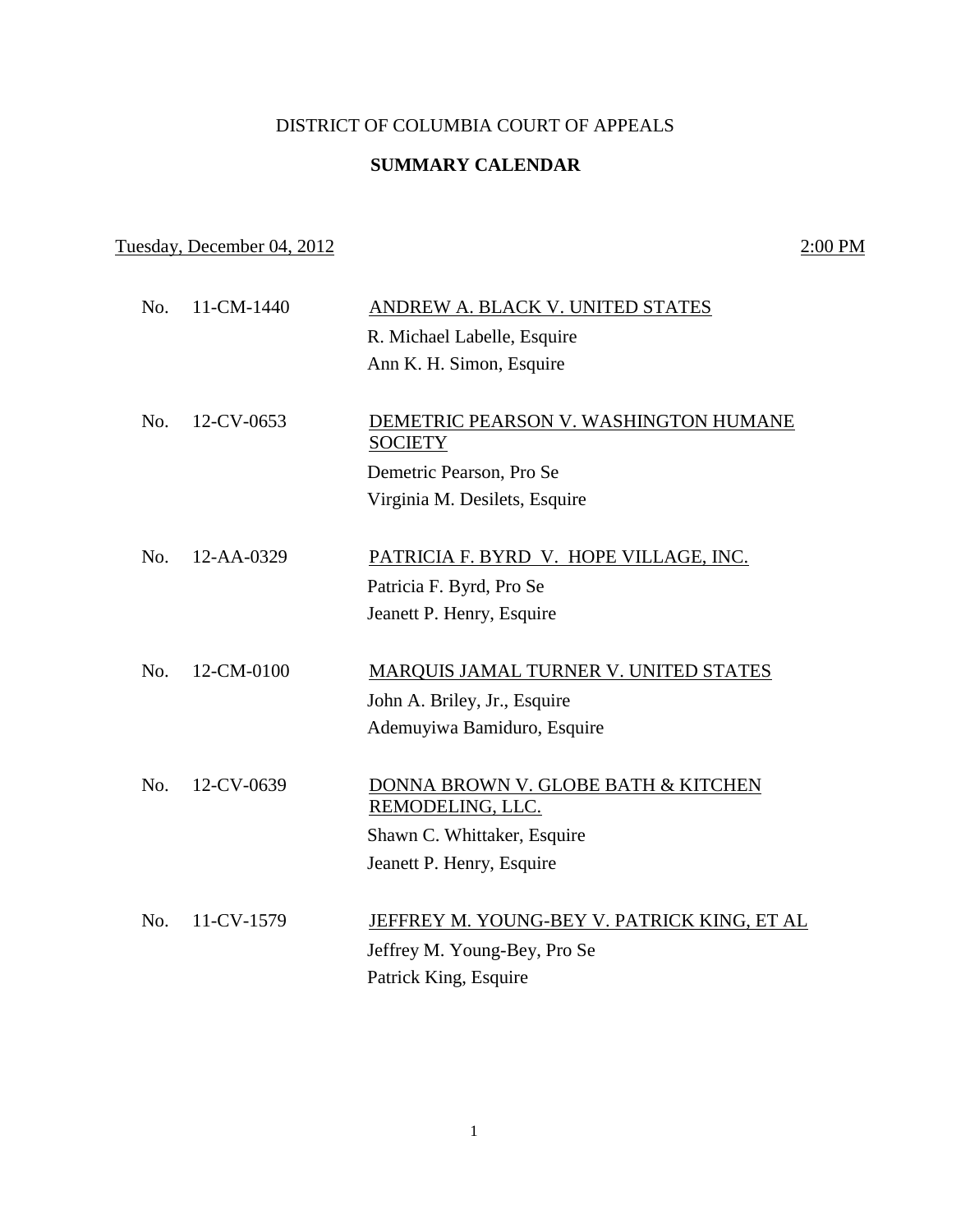Wednesday, December 05, 2012 2:00 PM

| No. | $11 - AA - 1245$          | HABEBA M. MCCORMICK V. SAFE HAVEN<br><b>OUTREACH MINISTRY INC.</b>                                                         |           |
|-----|---------------------------|----------------------------------------------------------------------------------------------------------------------------|-----------|
|     |                           | Habeba M. McCormick, Pro Se                                                                                                |           |
| No. | 12-CV-0416                | SINOBIA NEWELL-BRINKLEY V. DIANA HAINES-<br><b>WALTON, ET AL</b><br>Jonathan L. Gould, Esquire<br>Richard S. Love, Esquire |           |
| No. | 11-AA-0785                | NURSING UNLIMITED SERVICES INC. V. PENNY<br><b>EVERETTE</b><br>Wendell C. Robinson, Esquire                                |           |
| No. | $11 - AA - 1032$          | CHRISTIAN DURU V. WASHINGTON HOSPITAL<br><b>CENTER</b><br>Chritian Duru, Pro Se                                            |           |
| No. | 11-AA-1057                | ELAINE PURCHAS V. GEORGETOWN UNIVERSITY<br><b>HOSPITAL</b><br>Elaine Purchas, Pro Se                                       |           |
| No. | $12 - AA - 0054$          | HERNAN G. CARDOSO V. AMERICAN<br>PSYCHOLOGICAL, ASSOC.<br>Hernan G. Cardoso, Pro Se<br>Christopher Weals, Esquire          |           |
|     | Friday, December 07, 2012 |                                                                                                                            | $2:00$ PM |
| No. | 11-CF-0960                | ROYAL L. MATHIS V. UNITED STATES<br>Susan E. Borecki, Esquire                                                              |           |

David C. Rybicki, Esquire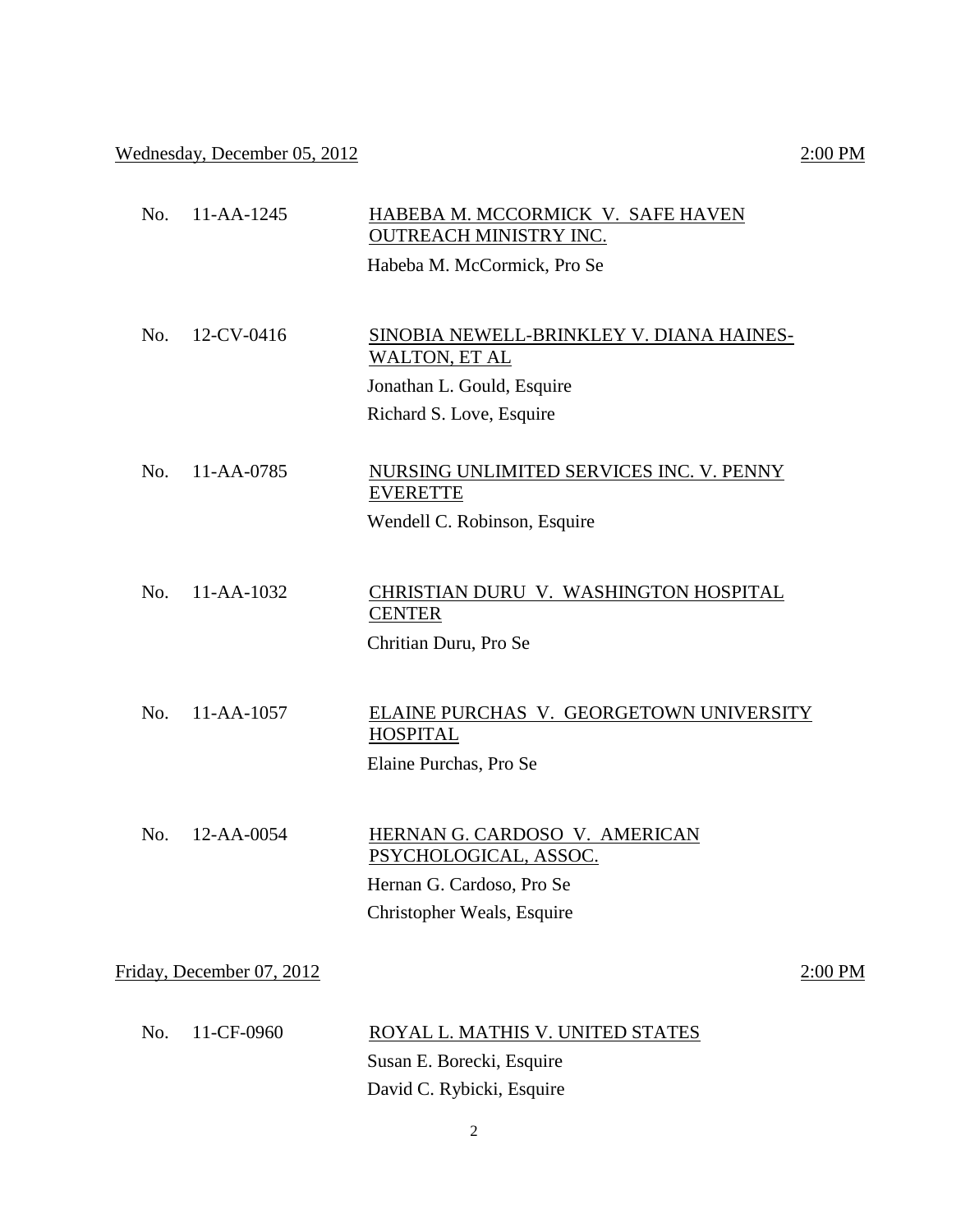| No.                                   | 11-CO-1495 | MAURICE FELLS V. UNITED STATES                   |  |  |
|---------------------------------------|------------|--------------------------------------------------|--|--|
| No.                                   | 11-CO-1661 | MAURICE L. FELLS V. UNITED STATES                |  |  |
|                                       |            | Maurice L. Fells, Pro Se                         |  |  |
|                                       |            | Katherine Sawyer, Esquire                        |  |  |
| No.                                   | 11-CF-0434 | SHARON C. MOORE V. UNITED STATES                 |  |  |
| No.                                   | 12-CO-0179 | SHARON MOORE V. UNITED STATES                    |  |  |
|                                       |            | Edward Gain, Esquire                             |  |  |
|                                       |            | Elana Suttenberg, Esquire                        |  |  |
| No.                                   | 11-CF-0237 | CHARLES I. ELEGALAM V. UNITED STATES             |  |  |
|                                       |            | Khadijah R. Ali, Esquire                         |  |  |
|                                       |            | Harry B. Roback, Esquire                         |  |  |
| No.                                   | 12-CF-0147 | ALFRED O. REED V. UNITED STATES                  |  |  |
|                                       |            | Raymond J. Rigat, Esquire                        |  |  |
|                                       |            | Karen Shinskie, Esquire                          |  |  |
| No.                                   | 11-AA-1092 | LASHA SHORTER V. WHITMAN-WALKER CLINIC           |  |  |
|                                       |            | LaSha Shorter, Pro Se                            |  |  |
|                                       |            | Kara M. Maciel, Esquire                          |  |  |
|                                       |            |                                                  |  |  |
| Tuesday, December 11, 2012<br>2:00 PM |            |                                                  |  |  |
| No.                                   | 11-CV-0981 | <u>GWENDOLYN BRISCOE V. DISTRICT OF COLUMBIA</u> |  |  |
|                                       |            | Vincent Nappo, Esquire                           |  |  |
|                                       |            | James C. McKay, Jr., Esquire                     |  |  |
|                                       |            |                                                  |  |  |
| No.                                   | 12-CV-0253 | ALBERT BIRTH V. ADAM-RODGERS INDUSTRIES, ET AL   |  |  |
|                                       |            | Albert Birth, Pro Se                             |  |  |
|                                       |            | Mark R. Raddatz, Esquire                         |  |  |
| No.                                   | 12-CV-0189 | EDWARD UNDERWOOD V. DARLENE AVIS LAWRENCE        |  |  |
|                                       |            | Edward Underwood, Pro Se                         |  |  |
|                                       |            | Darlene Avis Lawrence, Pro Se                    |  |  |
|                                       |            |                                                  |  |  |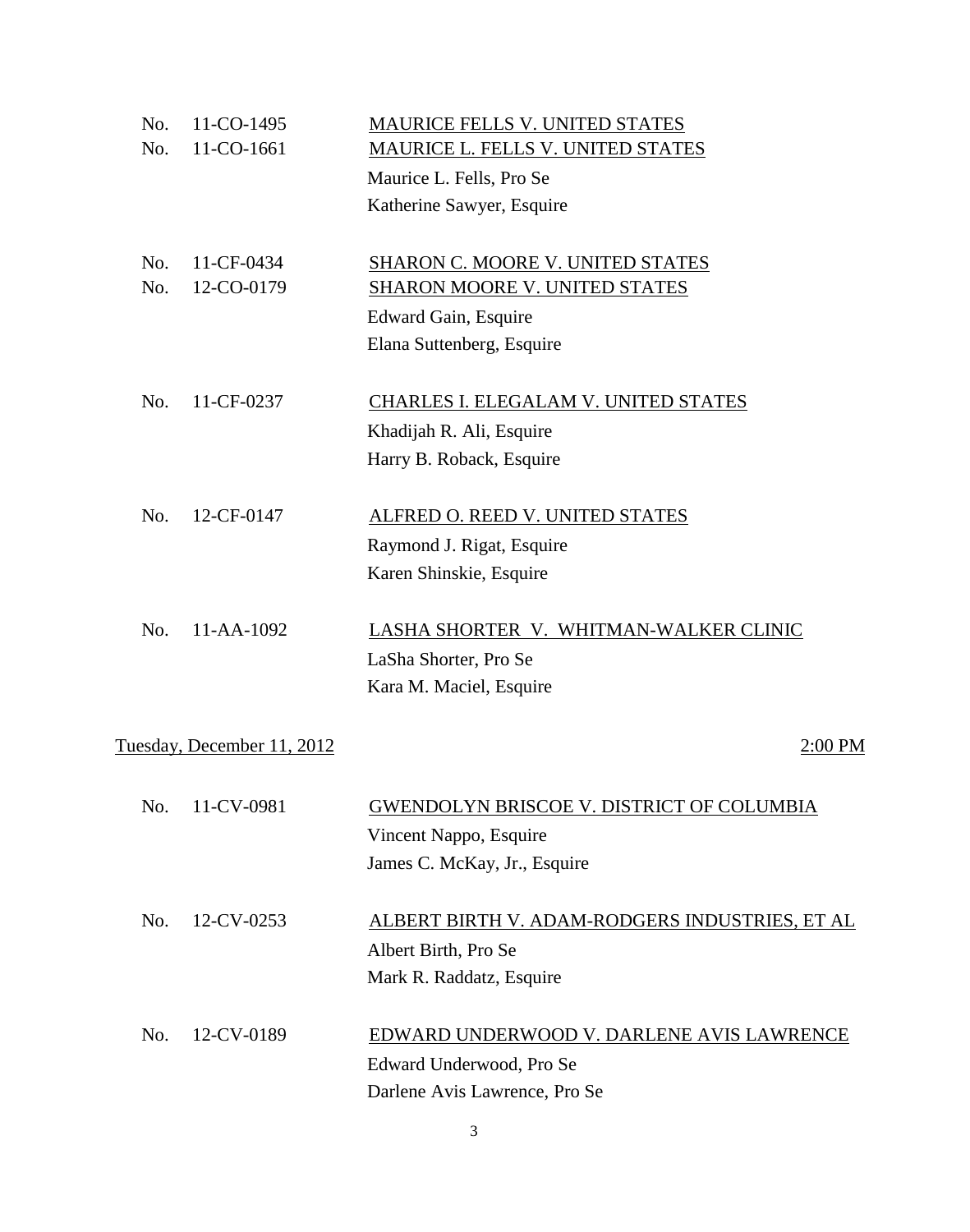| No. | $12$ -CV-0027 | CHERYL STEELE V. S. MICHAH SALB, ESQUIRE, ET AL |
|-----|---------------|-------------------------------------------------|
|     |               | Cheryl Steele, Pro Se                           |
|     |               | Matthew D. Berkowitz, Esquire                   |
|     |               |                                                 |
| No. | 12-FM-0256    | JOYCE ANNETTE LOVE-EL V. MICHELLE QUEEN         |
|     |               | Joyce Annette Love-El, Pro Se                   |
|     |               | Michelle Queen, Pro Se                          |
|     |               |                                                 |
| No. | 12-FM-0319    | ALAN R. LEWINE V. NANNE DAVIS ELIOT             |
|     |               | Robert J. Goldman, Esquire                      |
|     |               | Nanne Davis Eliot, Pro Se                       |
|     |               |                                                 |

Wednesday, December 12, 2012 2:00 PM

| No. | 12-CM-0226       | DION D. MIDDLETON V. UNITED STATES |
|-----|------------------|------------------------------------|
|     |                  | Gaillard T. Hunt, Esquire          |
|     |                  | Amy Jaquette, Esquire              |
|     |                  |                                    |
| No. | 12-CO-0021       | MARK R. JOHNSON V. UNITED STATES   |
|     |                  | Lisa D. Chanel, Esquire            |
|     |                  | Trevor McFadden, Esquire           |
|     |                  |                                    |
| No. | 10-CF-1618       | ELVIS W. PARKER V. UNITED STATES   |
|     |                  | Premal Dharia, Esquire             |
|     |                  | L. Jackson Thomas, II, Esquire     |
|     |                  |                                    |
| No. | $11 - CF - 1009$ | MARCUS D. BROWN V. UNITED STATES   |
|     |                  | Erek L. Barron, Esquire            |
|     |                  | Anne Y. Park, Esquire              |
|     |                  |                                    |
| No. | 12-CO-0091       | MONROE L. COLEMAN V. UNITED STATES |
|     |                  | Monroe L. Coleman, Pro Se          |
|     |                  | Heather L. Carlton, Esquire        |
|     |                  |                                    |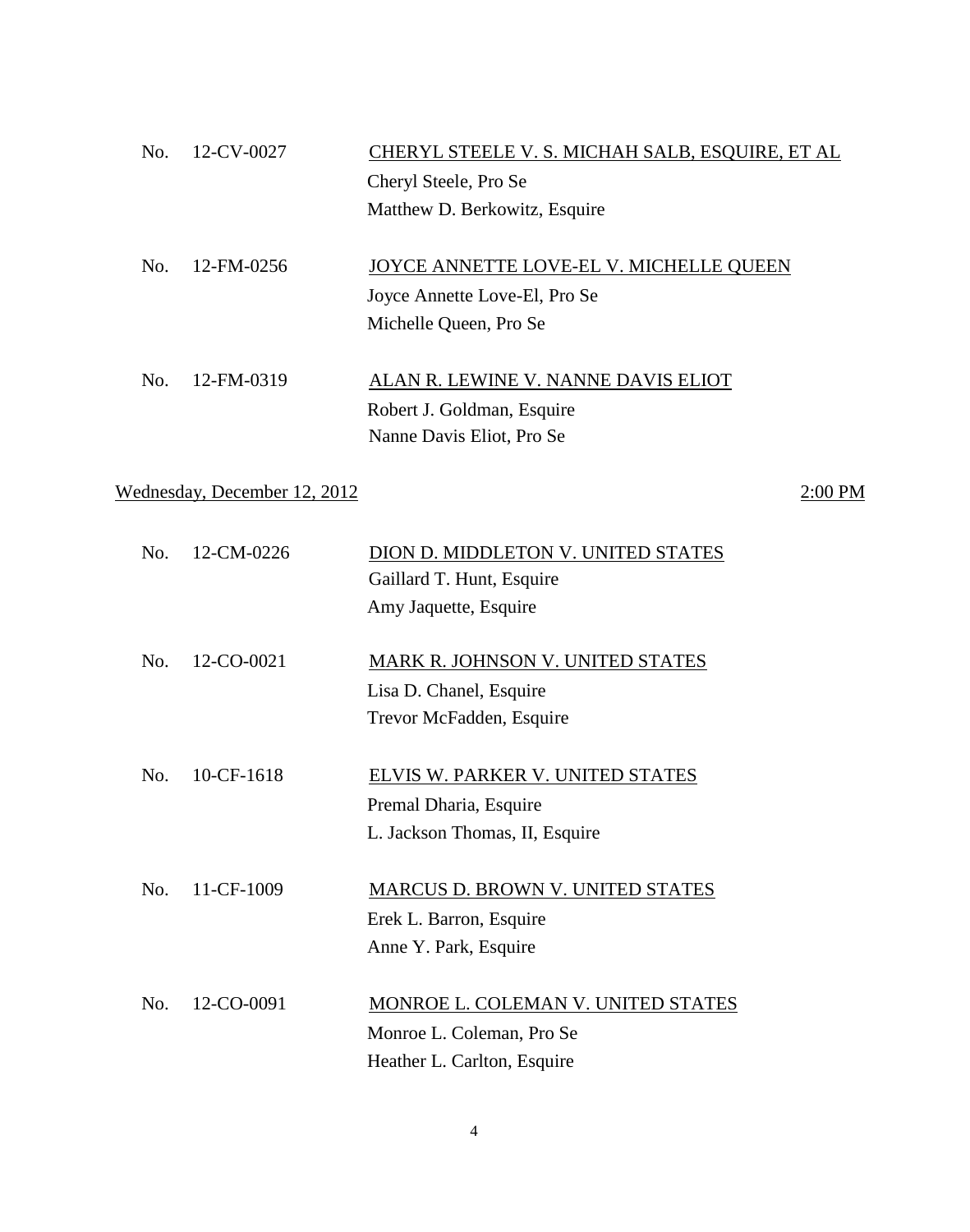| No. | 11-CV-1392                | 1250 NINTH STREET, LLC V. SHERI HOLLIS-MOSBY, ET<br>AL |
|-----|---------------------------|--------------------------------------------------------|
|     |                           | James M. Towarnicky, Esquire                           |
|     | Monday, December 17, 2012 | 10:00 AM                                               |
|     |                           | <b>SPECIAL SITTING - SUMMARY</b>                       |
| No. | 08-CM-1559                | <b>JOSE MEDINA V. UNITED STATES</b>                    |
| No. | 11-CO-0650                | JOSE MEDINA V. UNITED STATES                           |
|     |                           | Steven Gremminger, Esquire                             |
|     |                           | Ephraim Wernick, Esquire                               |
|     | Monday, December 17, 2012 | 2:00 PM                                                |
|     |                           |                                                        |
| No. | $10 - AA - 1564$          | GLORY A. UDOBOT V. SENTECH INCORPORATED                |
|     |                           | Glory A. Udobot, Pro Se                                |
|     |                           | Rebecca N. Strandberg, Esquire                         |
|     |                           |                                                        |
| No. | 11-FM-1308                | JOANNES MONGARDINI V. KRISTINA M. HALLMAN              |
|     |                           | Joannes Mongardini, Pro Se                             |
|     |                           | Kristina M. Hallman, Pro Se                            |
| No. | 12-CV-0155                | CHRISTOPHER JENKINS V. NATIONAL GAY & LESBIAN          |
|     |                           | <b>CHAMBER OF COMMERCE, ET AL</b>                      |
|     |                           | Christopher Jenkins, Pro Se                            |
|     |                           | Malik K. Cutlar, Esquire                               |
| No. | 11-AA-1175                | STEPHEN C. AGBARA V. OMNI SHOREHAM HOTEL               |
|     |                           | John Christopher Belcher, Esquire                      |
|     |                           | Thomas B. Martin, Esquire                              |
| No. | 11-CO-0033                | JAMES F. DAVIDSON, JR V. UNITED STATES                 |
|     |                           | David H. Reiter, Esquire                               |
|     |                           | Elana Suttenberg, Esquire                              |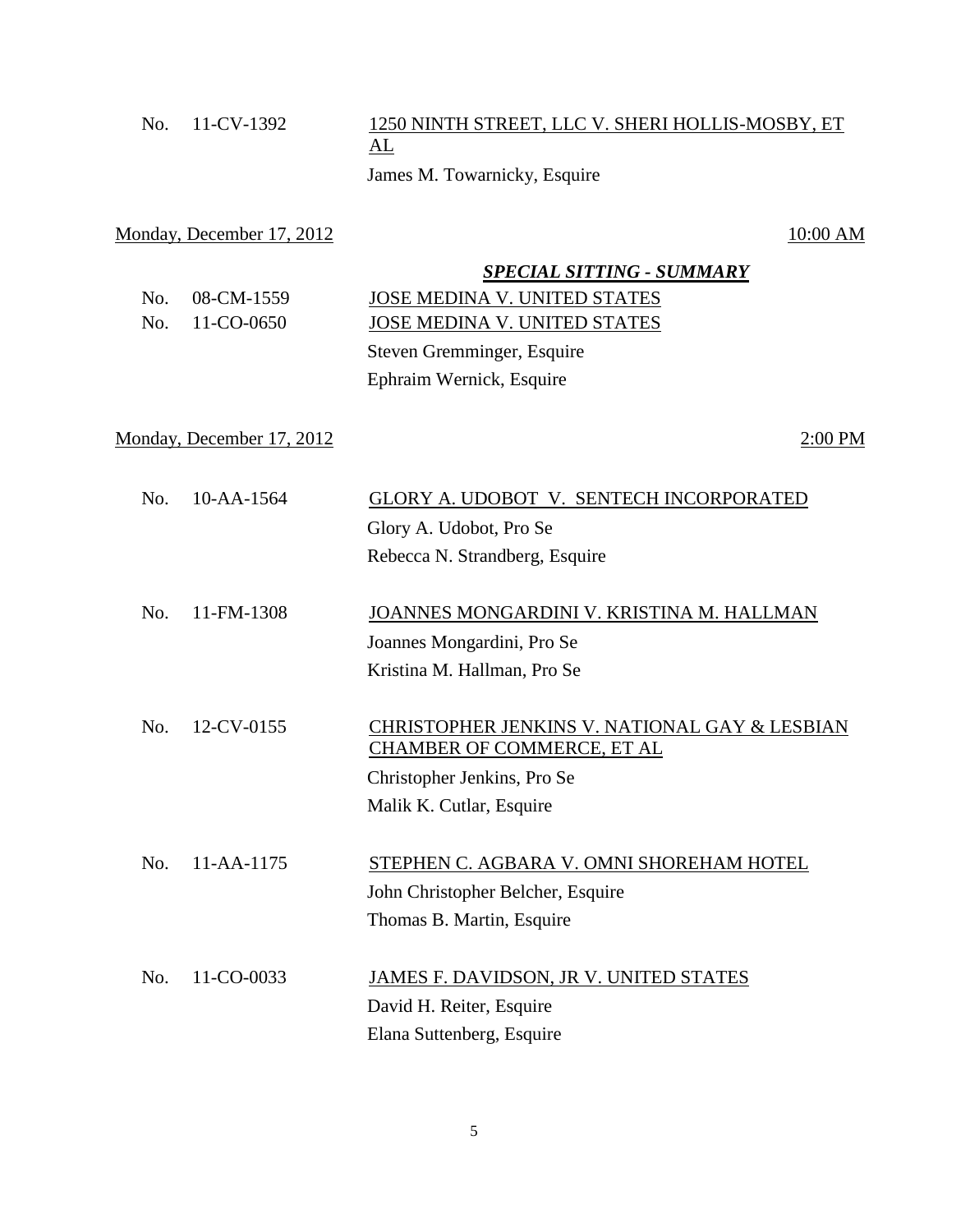| <b>GRADY GOFF V. UNITED STATES</b> |
|------------------------------------|
|                                    |
|                                    |
|                                    |

# Tuesday, December 18, 2012 2:00 PM

| No. | 11-CV-1004 | GRACE DAUGHTRIDGE V. CARROLLSBURG SQUARE<br><b>CONDOMINIUM ASS'N</b> |
|-----|------------|----------------------------------------------------------------------|
|     |            | Patrick G. Merkle, Esquire                                           |
|     |            | Robert M. Gittins, Esquire                                           |
| No. | 12-CO-0569 | KAREEM X. MCCRANEY V. UNITED STATES                                  |
|     |            | Kareem X. Mccraney, Pro Se                                           |
|     |            | Jay Apperson, Esquire                                                |
| No. | 12-CM-0212 | DURRELL T. CAMPBELL V. UNITED STATES                                 |
|     |            | James E. Drew, Esquire                                               |
|     |            | Karen Shinskie, Esquire                                              |
| No. | 12-CM-0072 | DANIEL SYDNOR V. UNITED STATES                                       |
|     |            |                                                                      |
|     |            | Bryan P. MacAvoy, Esquire                                            |
|     |            | Jay Apperson, Esquire                                                |
| No. | 10-CF-0802 | JAMES HOOD V. UNITED STATES                                          |
|     |            | Donna L. Biderman, Esquire                                           |
|     |            | Margaret E. Barr, Esquire                                            |
| No. | 11-CF-0681 | EDWARD D. ROBINSON V. UNITED STATES                                  |
| No. | 11-CF-0719 | ARNISE R. WILSON V. UNITED STATES                                    |
|     |            | Donald L. Dworsky, Esquire                                           |
|     |            | Enid Hinkes, Esquire                                                 |
|     |            | Sharon A. Sprague, Esquire                                           |
|     |            |                                                                      |

6